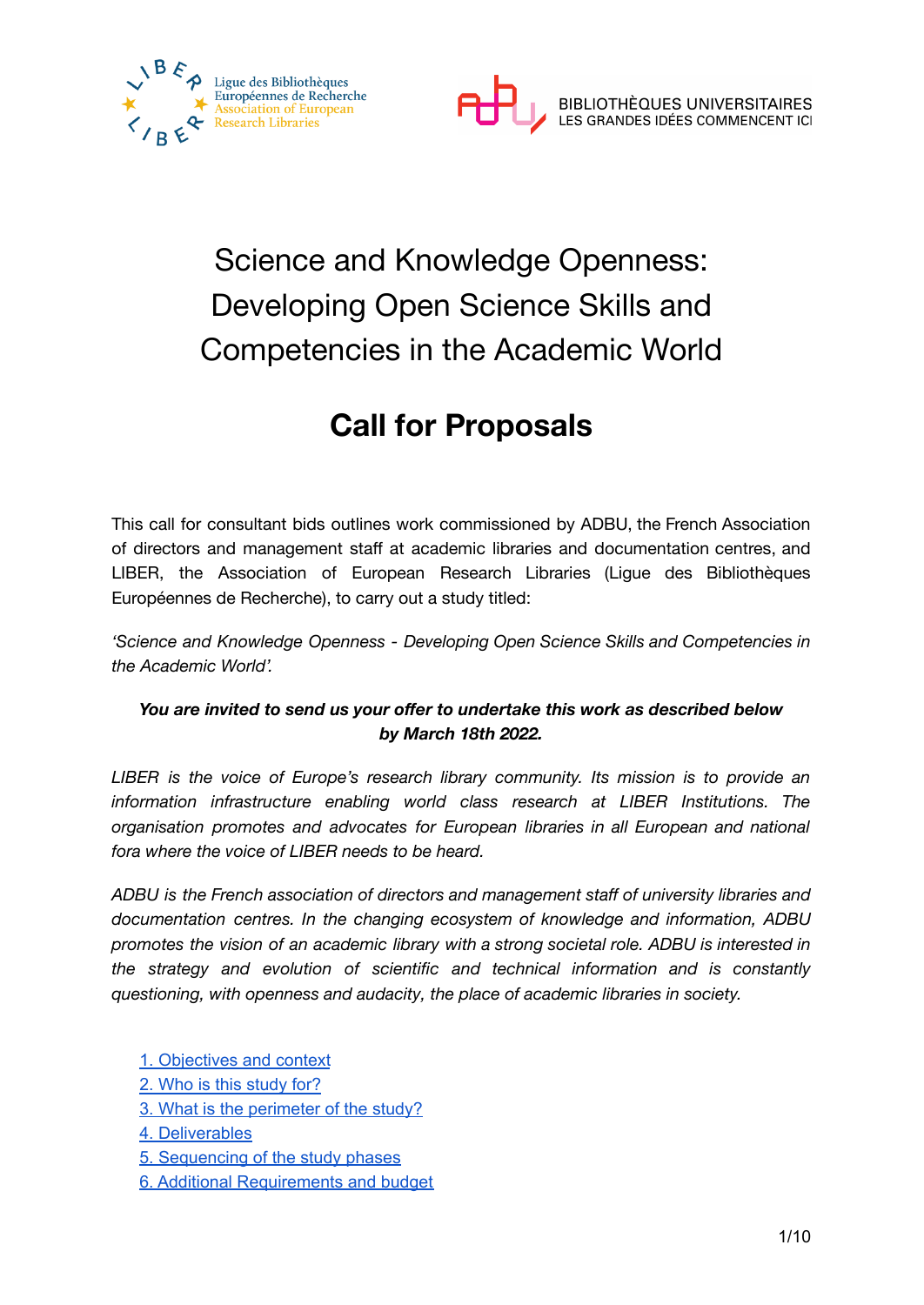



- 7. [Candidates](#page-6-1) selection
- 8. [Confidentiality](#page-7-0)
- 9. Time schedule for the study and the duration of the [assignment](#page-8-0)
- 10. Other [Conditions](#page-8-1) Attached to this Request for Proposals

### <span id="page-1-0"></span>1. Objectives and context

In the context of dynamic and complex change in **open research practices and scholarly communication**, it is of primary importance to gather intelligence on **current and future competencies and skills.** This is crucial in order to endorse and support the open science movement, and to help improve the way scientific research is conducted and results disseminated. In recent years, a better understanding of the competencies that are necessary for open science communities and support staff has featured high on the agenda of many professional groups and universities. This study is a follow-up to this preliminary work (see below: the context of the study).

**The main objective of the study is to highlight how libraries and librarians are involved in new open science research practices, what roles they play, which competencies are at stake and the complementarity of their skills with those of the researchers and other support staff, including in the following contexts:**

- **In research projects**, as research supporters and partners (Principal Investigators (PI's), Co-Principal Investigators (Co-PI's), support, expertise, advisory), from active provision to equal partnership;
- In the **task forces of international professional organizations** that are working on infrastructures, policies and methods related to open research;
- In **international expert groups** working to formalize recommendations to enable more open science;
- In the bodies that reflect on the evolution of **research evaluation** towards a greater recognition of open science practices.

**The study will thus highlight the added-value of librarians and people working in libraries and also highlight innovative and unprecedented skills and organizational methods implemented by libraries today and which will be brought to scale in the near future among European libraries.**

The **context** of this study follows programmes and initiatives such as the:

● The UNESCO [Recommendation](https://en.unesco.org/science-sustainable-future/open-science/recommendation) on Open Science;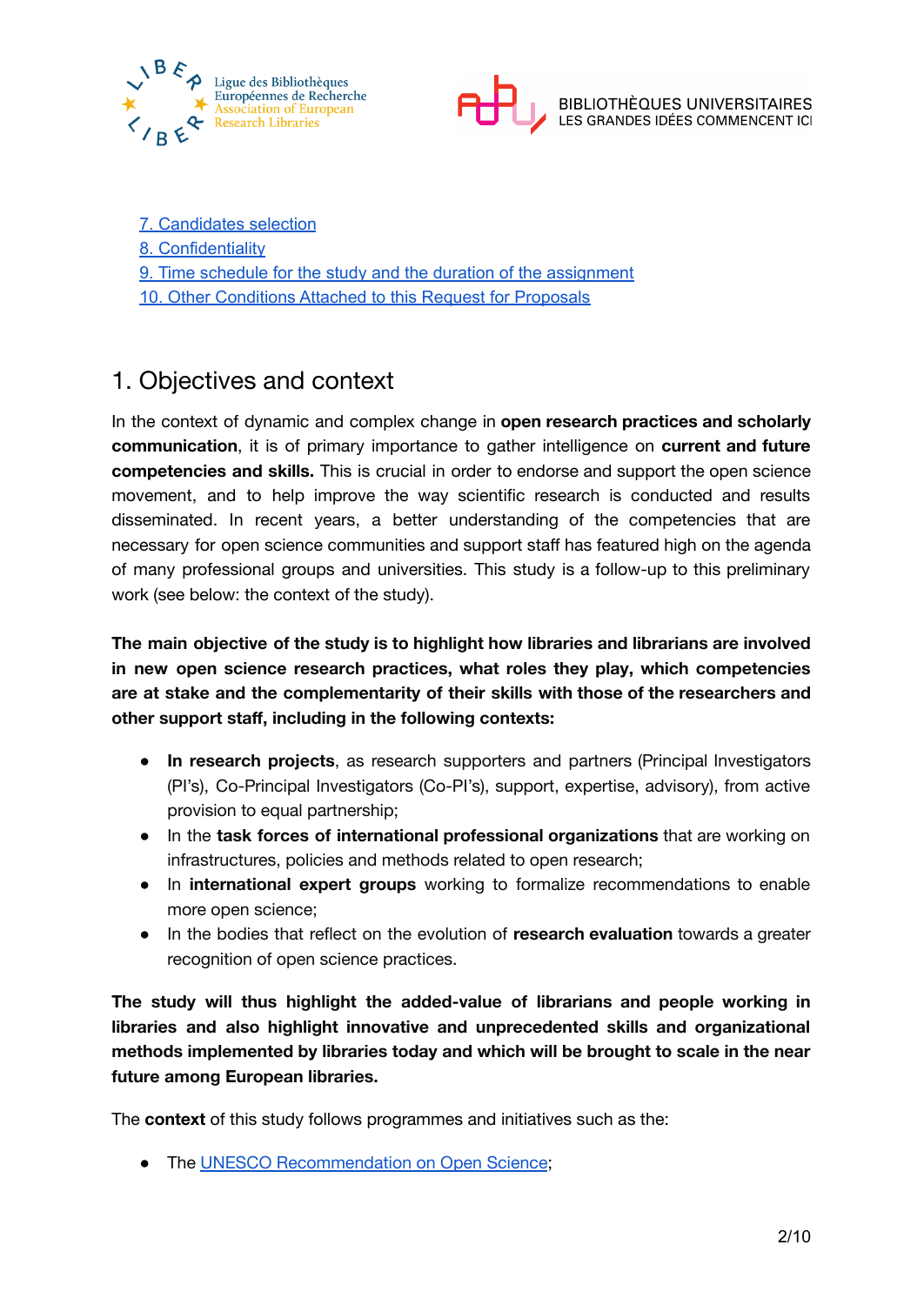



- Strategic priorities of the [Horizon](https://ec.europa.eu/info/horizon-europe_en#missions-in-horizon-europe) Europe programme;
- LIBER Open Science [Roadmap](https://zenodo.org/record/1303002#.YG3Fl-gzZPZ);
- [European](https://eosc-portal.eu/) Open Science Cloud (EOSC) and [LIBER-EOSC](https://libereurope.eu/article/eosc-workshop-series-outcomes/?mc_cid=ed7ee53e48&mc_eid=a077d8f993) workshop series [outcomes](https://libereurope.eu/article/eosc-workshop-series-outcomes/?mc_cid=ed7ee53e48&mc_eid=a077d8f993)**;**
- From principles to practices: Open Science at Europe's [universities](https://eua.eu/downloads/publications/2021%20os%20survey%20report.pdf) (EUA)
- [Universities](https://op.europa.eu/en/publication-detail/-/publication/a3cde934-12a0-11eb-9a54-01aa75ed71a1/) 2030 strategy;
- Open [Education](https://sparceurope.org/what-we-do/open-education/) Initiative launched by SPARC-Europe:
- LIBER Open Science Training Methods and [Practices](https://zenodo.org/record/3903142#.YG9UrmQzZ25) study;
- LERU [Roadmap](https://www.leru.org/publications/open-science-and-its-role-in-universities-a-roadmap-for-cultural-change) for Open Science, and;
- European strategies related to the circulation and economy of knowledge and data.

All these resources, and others identified by the consultant, can be used as documentary inputs to the study. The requested study complements these already published elements by focusing fully on the skills used by libraries in several research environments (see above).

### <span id="page-2-0"></span>2. Who is this study for?

This study is addressed to all open science stakeholders:

- **Policymakers and leaders** at the international, national, professional organization, and academic levels;

- **Researchers**, leaders of research communities and research VPs;
- **Open science communities** in national and European universities, professional organizations, national and international organizations;
- <span id="page-2-1"></span>- **Library** directors, library staff.

# 3. What is the perimeter of the study?

The study focuses on Europe and European widening countries but will not be able to address all the countries. A selection of countries should be made in conjunction with the actors to be addressed (see deliverable 1 below in section 4).

### <span id="page-2-2"></span>4. Deliverables

The entire study consists of 5 deliverables within a period of 18 months (maximum). The work will be done in cooperation with a group of experts, consisting of ADBU and LIBER members and under the responsibility of a steering committee.

### **1. Definition of the methodology for conducting the study**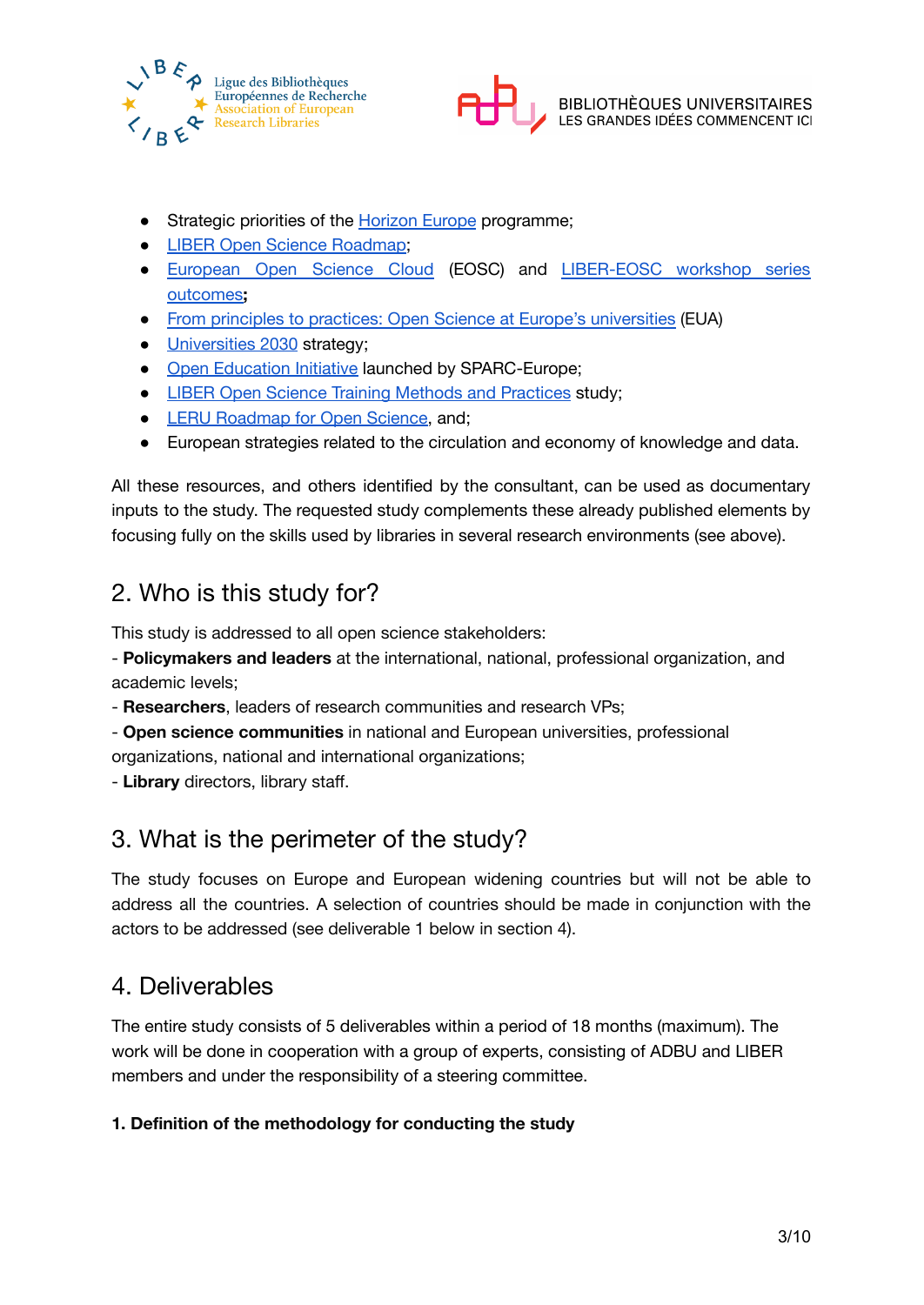



The first deliverable is for the consultant to suggest, in close cooperation with the LIBER-ADBU group of experts, a method for selecting the countries and actors to be interviewed during the 2 phases of the study (see points 2 and 3 below). Twenty interviews will be conducted during phase 1, mainly libraries' representatives, and 20 more during phase 2, mainly researchers.

The selection must both take into account the most advanced actors on the subject in Europe today, but also be the result of more in-depth investigation of initiatives and work carried out by less visible actors, or those working on emerging subjects within the scope of open science such as citizen or participatory science.

### **2. First stage of the study: Open science skills and competencies within research libraries**

This first stage of the study compiles a **desktop information collection** and elements coming from **interviews** of key stakeholders (twenty interviews or so) from various libraries and professional organizations in Europe. It will consist of:

- **A reminder of the DNA** of research libraries and librarians: their knowledge on openness, the way they address new challenges of open science (such as privacy and security matters, specificity within disciplines…).

 $\rightarrow$  This work will mainly consist of a literature review based on reference documents and already published information (see above).

- **A detailed inventory** of competencies and skills of people working in libraries related to the 7 following positions/activities:
	- Open Access publication support,
	- Research data management, FAIR data management, participation to initiatives such as the [GoFAIR](https://www.go-fair.org/go-fair-initiative/go-train/), other tools and methods like AI,
	- Data curation.
	- Training in open science practices such as data management and dissemination,
	- Bibliometrics and new metrics support,
	- Open science advocacy and expertise within organizations,
	- Citizen Science facilitation, librarians in charge of public engagement

This way of describing skills is not limiting. Other ways could be to link them to the different criteria of the Unesco [recommendation](https://en.unesco.org/science-sustainable-future/open-science/recommendation) for open science and, of course, to the research cycle.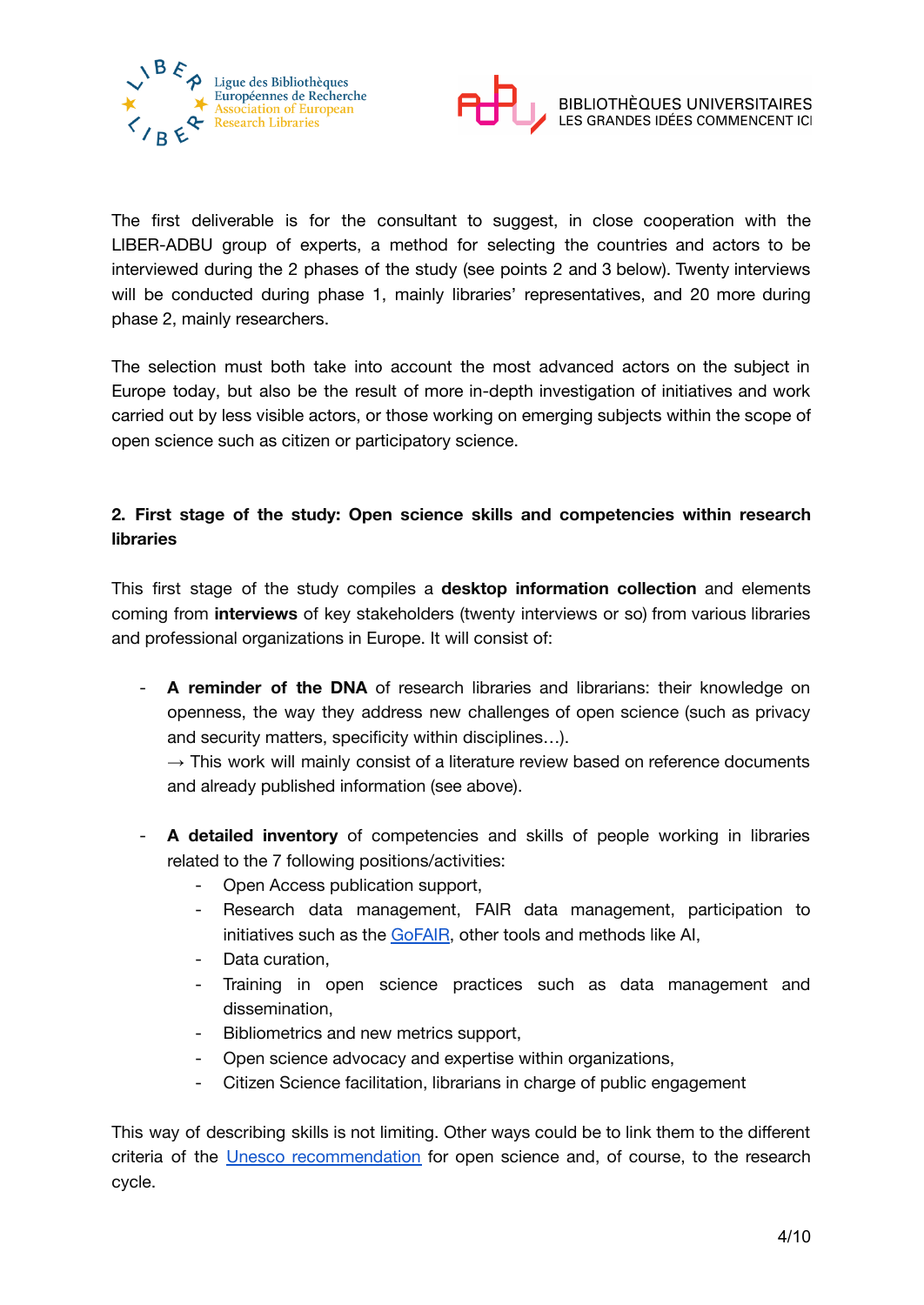



 $\rightarrow$  This work will mainly be based on a series of interviews.

- Representative, innovative and/or high-level examples of **training programs and job descriptions** dedicated to librarians.

 $\rightarrow$  This work will be the result of a compilation of information gathered during the interviews and collected online.

### **3. Second stage of the study: Cooperation on open science with research communities and research libraries**

The second stage of the study focuses on the application of library skills during the research cycle. The three dimensions developed below will be worked on, on the basis of **interviews** (about twenty) conducted with previously identified researchers (see deliverable 1 above).

- **Success stories**, best practices, case studies told by researchers focused on outstanding cooperation with libraries/librarians: The goal is to value the unique skills held by the libraries, regarding data (preparation, curation, monitoring, transmission, archiving) and in other areas of open science processes. It is not a justification for libraries (i.e. legitimation of their role) but it is a focus on all the competencies and skills housed in libraries or among librarians and on the fact that collaborative work between libraries and academics is mutually beneficial.
- Evidence from **high-value stakeholders** and leaders in universities and international organizations of the need to cooperate with libraries to advance open science on reasonable and reasoned terms.
- **Innovative modes of organization** where librarians do not necessarily work within the libraries but always in touch with the researchers.

#### **4. Recommendations**

Based on the study (first and second phases), this deliverable will be forward-looking recommendations on the evolution of librarians' skills, training, upskilling and recruitment regarding open science advancement in the form of a report written in English.

Recommendations for future work on the same topic are also expected, either on quantitative data collection or on community building for example.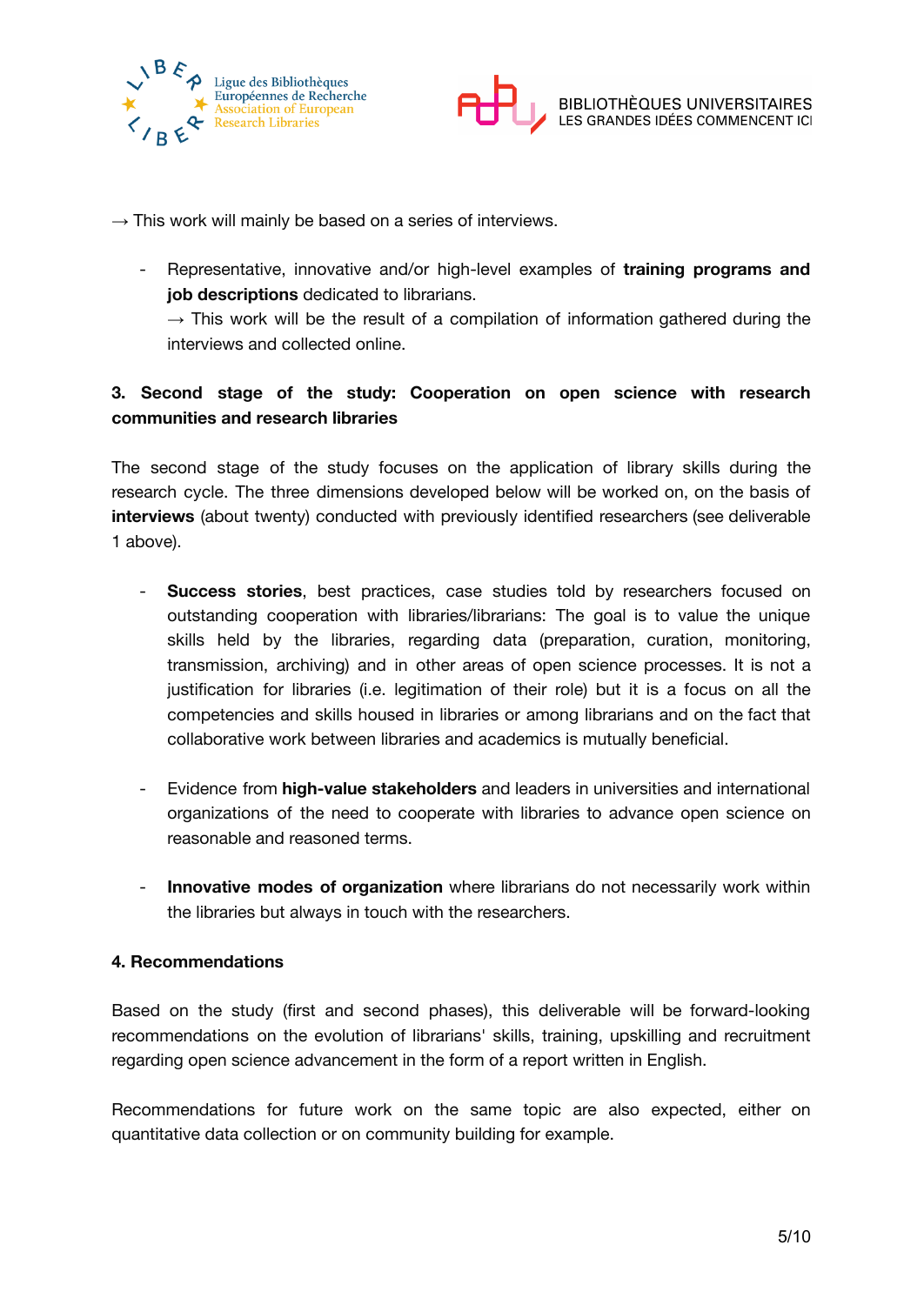



#### **5. A scientific and advocacy communication pack**

- An advocacy tool kit with key messages, promotional materials, target recommendations, infographics, posters, taglines… based on the results of the two phases of the study.
- A long version and short summary of the whole study

### <span id="page-5-0"></span>5. Sequencing of the study phases

- Study kickoff: (Month 1)
	- project goals, deliverables and workflow;
	- communication and coordination.
- Deliverable 1: Study methodology in cooperation with the experts group (Month 2 3)
	- Interviewees identification;
	- Interview processes (questions form, outlines,...)
- Deliverable 2: Open science skills and competencies within research libraries (Month  $3 - 7$ 
	- Iterations with the expert group;
	- Presentation of the results to the expert group:
	- Presentation and validation of the results with the steering committee.
- Deliverable 3: Cooperation on open science with research communities and research libraries (Month 8 - 12)
	- Update and adjustment of the list of interviewees, to be discussed with the expert group;
	- Iterations with the group;
	- Presentation of the results to the expert group;
	- Presentation and validation of the resultats with the steering committee.
- Deliverable 4: Final report and further recommendations (Month 13)
	- Presentation of the results to the expert group;
	- Presentation and validation of the resultats with the steering committee.
- Deliverable 5: scientific and advocacy communication pack (Month 14)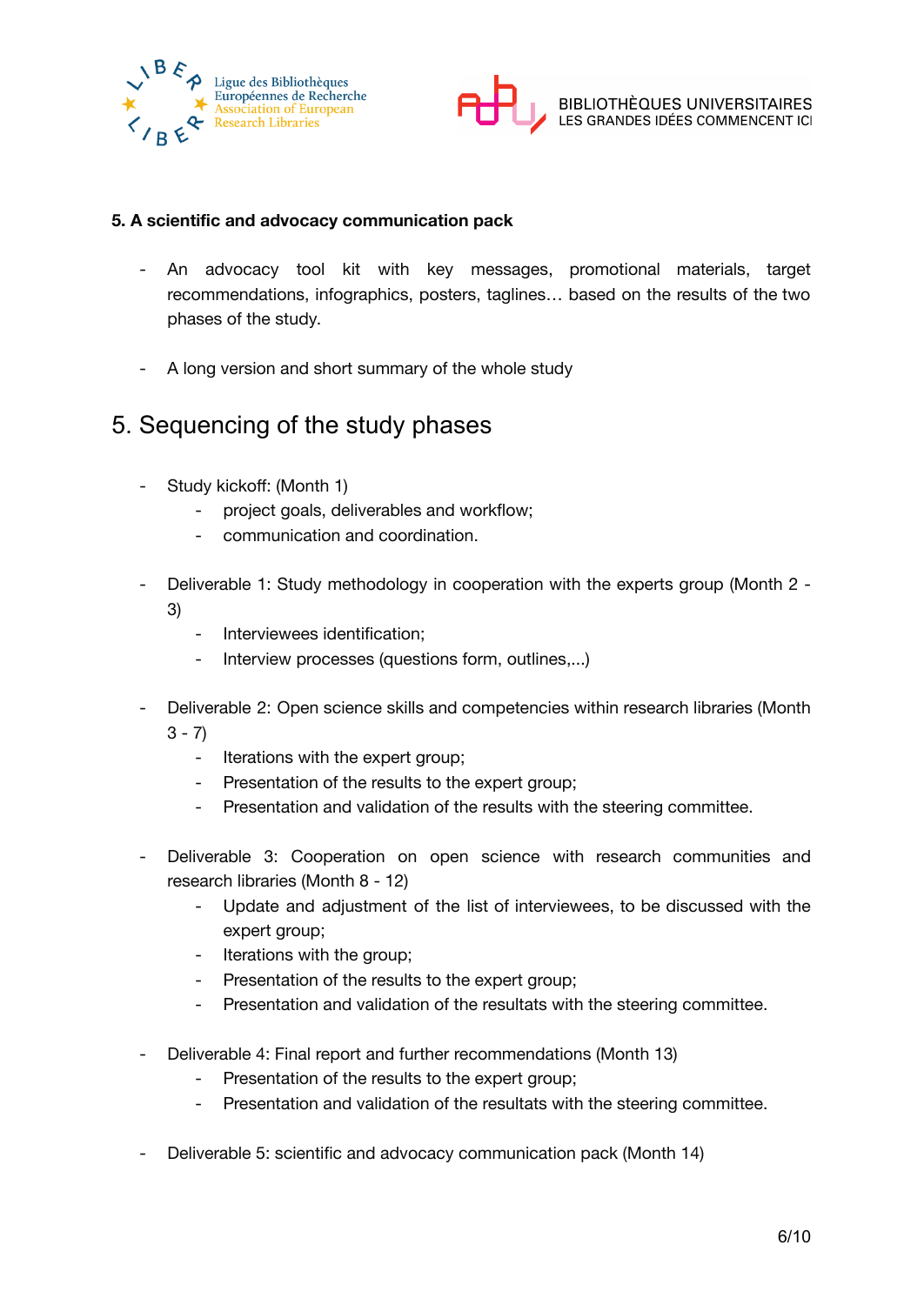



- Presentation of the results to a dedicated LIBER and ADBU group including communication experts and the steering committee

# <span id="page-6-0"></span>6. Additional Requirements and budget

The expected deliverables will:

- Be written in English;
- Include the details of the methodologies used;
- Apply a CC-BY licence for all deliverables;

The study should also emphasise the following definitions:

- Competencies;
- Skills;
- Types of competencies and skills covered in the deliverables;
- Types of concrete skills per competency.

<span id="page-6-1"></span>The financial proposal should not exceed **40 000 euros** all taxes and charges included.

### 7. Candidates selection

The winner of the Call for Proposals will be chosen on the basis of:

- The evaluation of a note and a set of documents in response to the above specifications.
- A pre-selection process (see below).

#### **Proposals submission process**:

- The notes have to be deposited through a form to be found on this web page: <https://adbu.fr/adbu-liber-study>
- It will be possible for the candidates to ask questions directly on the same web page.
- Answers will be displayed on the web page and candidates will also be notified by email.

The note should combine the following:

- Rewriting of the problematization of the study, as the candidate would have understood it;
- Proposed deliverables, compatible with the requirements specified;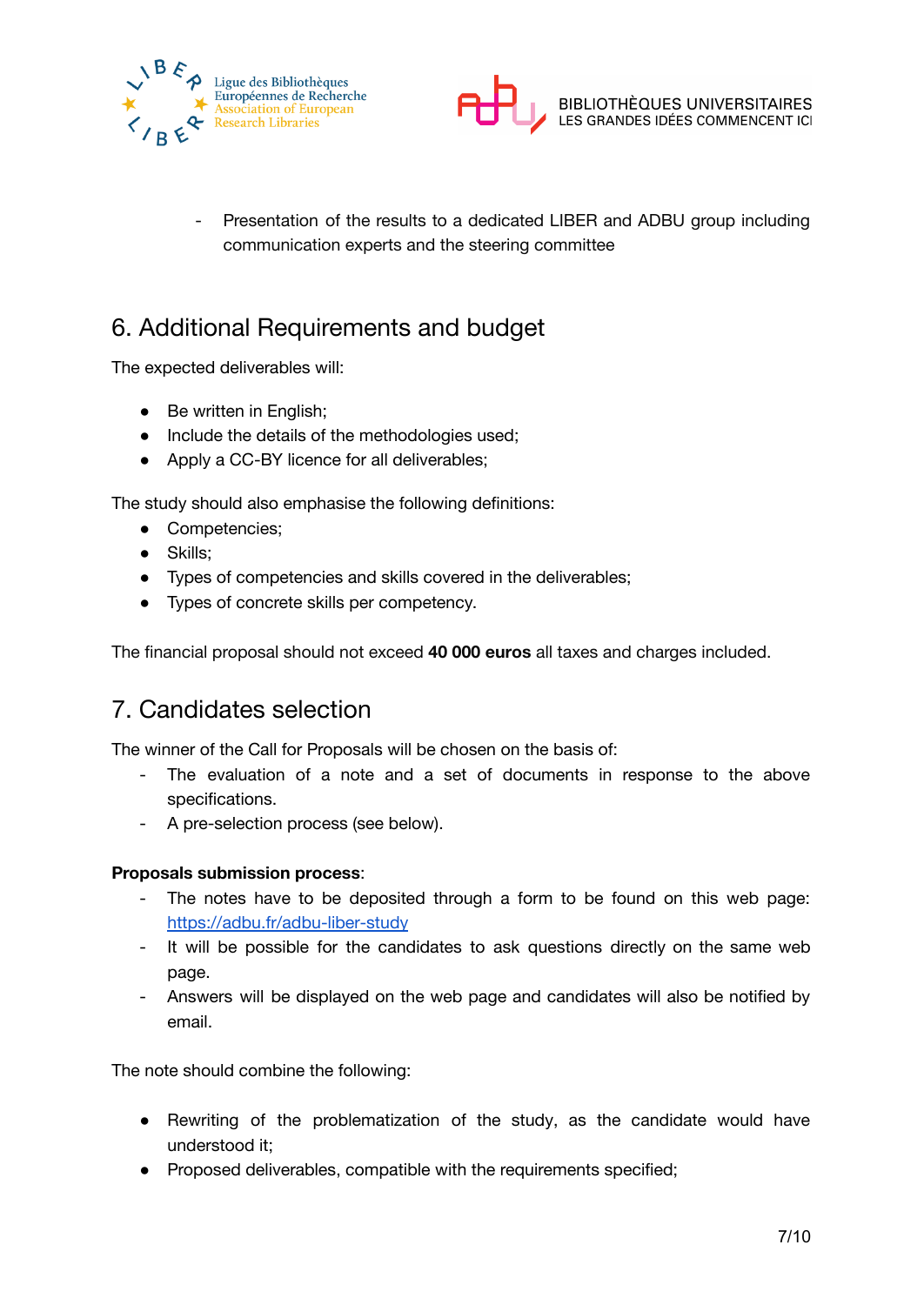

- A work methodology to be as detailed as possible;
- A timeline for carrying out the study, compatible with the requirements specified;
- A detailed financial proposal in euros, at a fixed price, and all taxes and charges included;
- A list of recent references justifying the candidate's experiences within libraries and research activities;
- A statement of alignment with the General Data Protection Regulation.

The candidates are free to provide any other document they deem necessary. Applications must be written in English.

### **Pre-selection process:**

A pre-selection will be made by the study experts group on the basis of the note submitted.

Mandatory, individual interviews will be held with the pre-selected candidates (10 minutes for the candidate to present their main ideas, 20 minutes for questions/answers). This will be organised online.

These meetings will cover both the content and the methodology. If necessary, these meetings will allow the candidates to adapt their proposal, both in terms of content, and of budget, and each party to clarify any useful point.

#### **Selection process:**

Both the note (adapted after the pre-selection meetings) and the pre-selection interview are of value to select the winner of the call. This may then lead to adapting the specifications, if necessary, and by mutual agreement.

### **Evaluation criteria:**

The successful proposal will be selected based on the following criteria:

- Quality of the proposal;
- Value for money;
- Proven track record of work led in the libraries/research/higher education sectors;

# <span id="page-7-0"></span>8. Confidentiality

It is up to ADBU and LIBER to determine whether and, if so, how they wish to disseminate all or part of the contents of the study.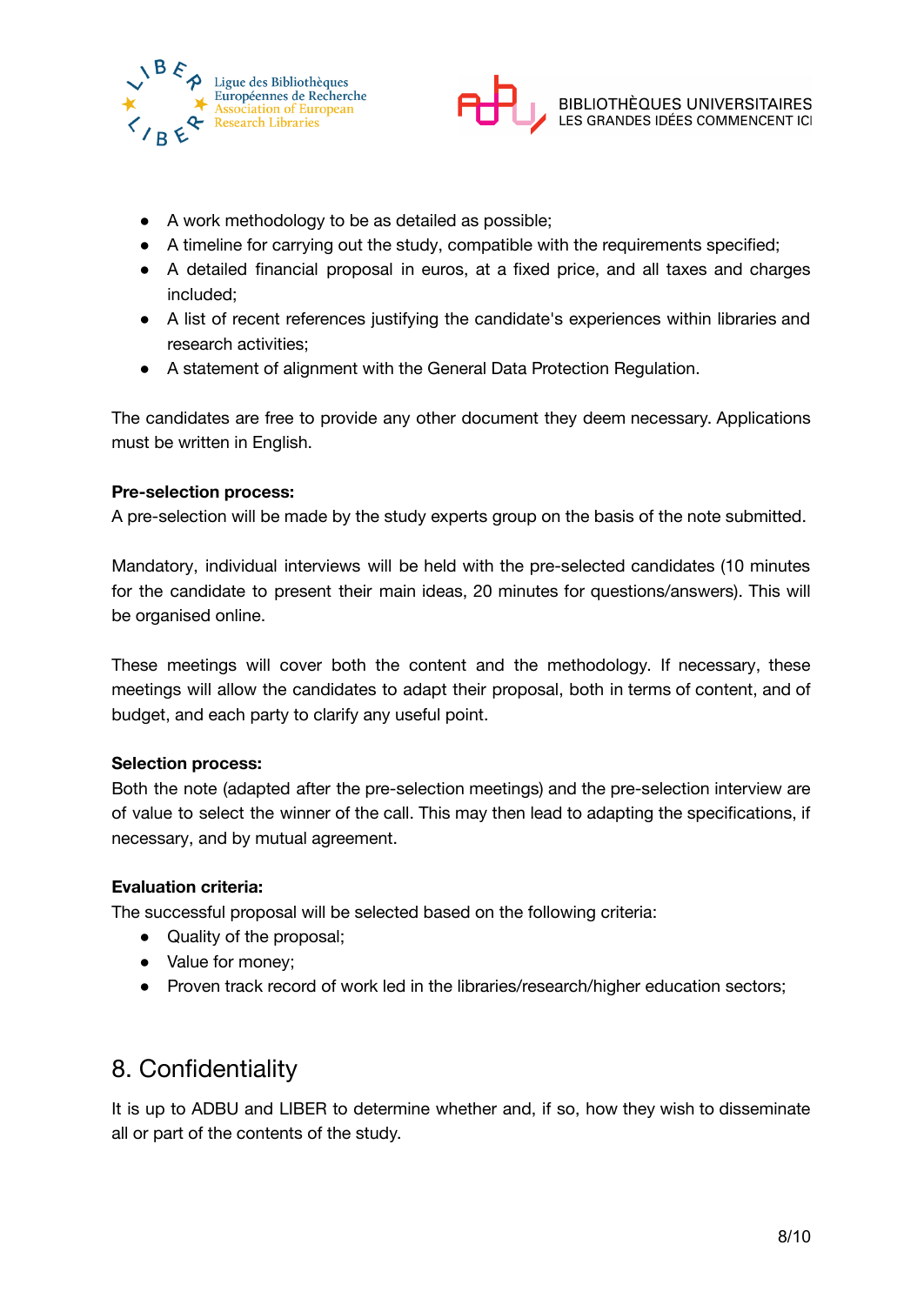



To this end, both the candidates and the selected service provider undertake to keep the documents relating to this study confidential, and guarantee that ADBU and LIBER will have exclusive access to them.

This confidentiality concerns the present specifications, the application file, and the deliverables of the study, whether they are final documents or working documents.

This commitment is valid for an unlimited period of time, during or after the completion of the study.

If any documents are to be released to third parties, both the applicants, and the successful contractor must obtain the explicit written agreement of ADBU and LIBER.

This confidentiality setting will be included in the contract to be signed by both parties.

# <span id="page-8-0"></span>9. Time schedule for the study and the duration of the assignment

**The consultant's assignment is expected to begin in May 2022 and have a turnaround time of 18 months (maximum). The consultant is requested to commit to this planning. The month by which the study must be completed is November 2023.**

# <span id="page-8-1"></span>10. Other Conditions Attached to this Request for Proposals

- 1. The consultant cannot derive any rights to reimbursement of quotation costs or to obtaining the order from this Request for Proposals.
- 2. ADBU and LIBER may (temporarily) suspend and/or revoke this Request for Proposals. In such a situation, you are not entitled to reimbursement of the costs incurred for this Request for Proposals.
- 3. By submitting a Proposal, you declare that you meet all the requirements set out in this Request for Proposals and that you agree to the terms and conditions set.
- 4. General conditions of sale, sector conditions, or other conditions of the Tenderer are expressly excluded and do not apply to this agreement.